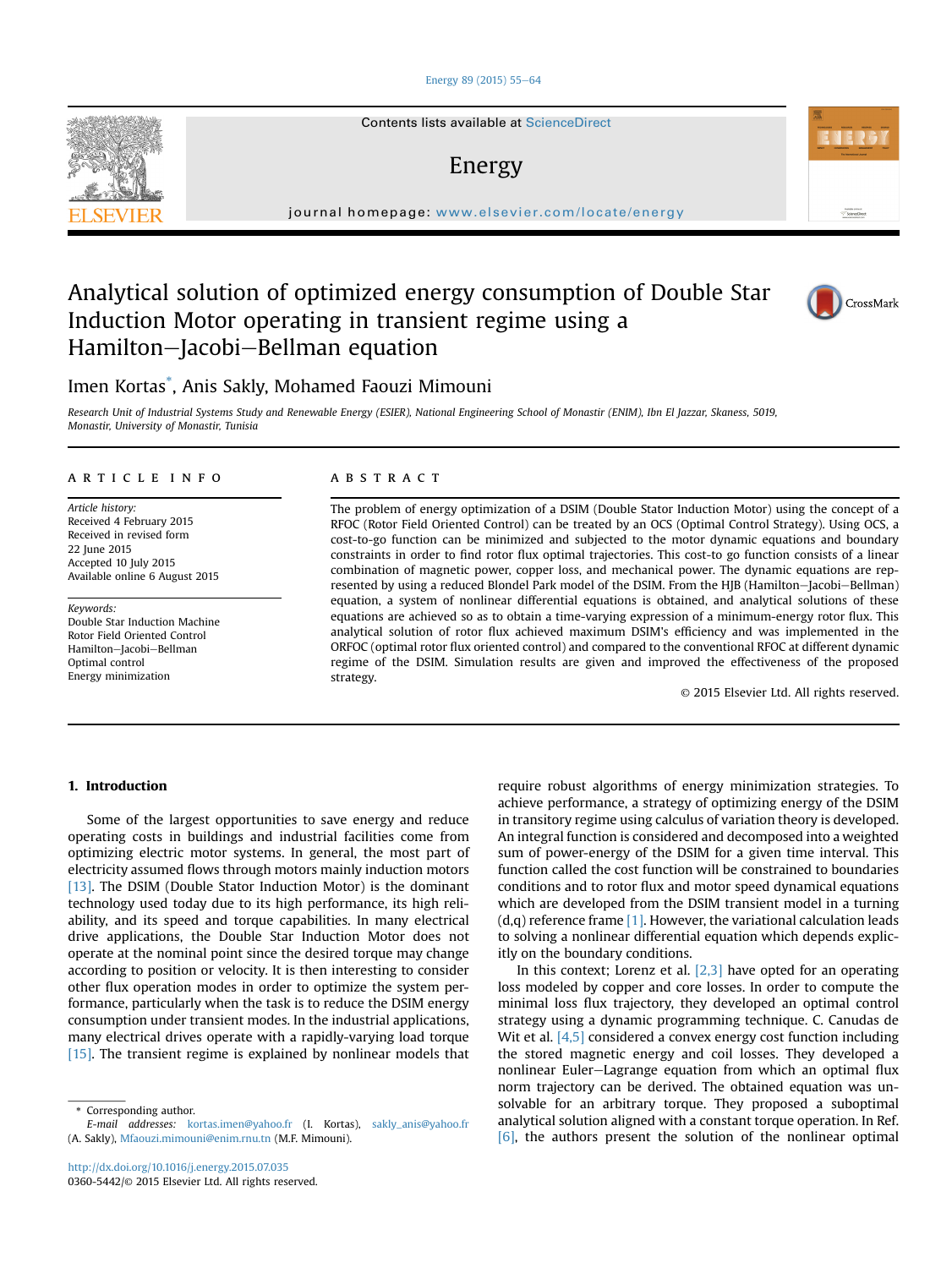control problem of three-phase IM (induction motor). A third order nonlinear model described in arbitrary rotating frame of induction motor is used in this paper along with a quadratic performance index. The problem is solved using the quasilineraization approach which converts the nonlinear optimal control problem into sequence linear quadratic optimal control problems. In Ref. [7], a new minimum-time minimum-loss speed control algorithm for induction motors is suggested to obtain high performance, as well as high efficiency, under field-oriented control with practical constraints on voltage and current. This algorithm utilizes a two-stage control. In the transient stage, a maximum torque control algorithm is utilized to get the minimum-time response. In the steady state, a minimum-loss control algorithm is applied to improve the efficiency. Simulation studies show the performance of the proposed minimum-time minimum-loss control algorithm under field-oriented control.

S. M. Yang and F.C. Lin  $\lceil 8 \rceil$  propose a scheme that uses power factor control with automatic measurement of the minimum-loss power factor commands. A fuzzy logic compensator is included in the controller to improve the accuracy of the generated commands. The scheme is simple for implementation and does not require an a priori knowledge of motor parameters. Experimental results have validated the effectiveness of this scheme to minimize the motor operating losses. A design of an adaptive nonlinear control system for high performance induction motors is developed in Ref. [9]. The proposed control system is of the explicit model reference type. It consists of a nonlinear controller (inner loop) that controls the rotor speed, an adaptation mechanism (outer loop) that involves a maximum likelihood estimator, communicating with a feedback control law that uses the results of the adaptation mechanism to redesign the inner loop controller online. The advantage of synthesizing this type of controller lies in the fact that the desired trajectory of the rotor speed is determined from the output of the reference model, while the control trajectories that lead to that behavior are computed through the developed state feedback control law. The control system is simulated under a situation where some of the parameters vary in the presence of noise. It is shown that the adaptive controller keeps the performance of the drive system close to the desired performance even in the presence of uncertainty. The effect of measurement noise is also taken into consideration to show that the controller is feasible for practical situations.

M. H. Ahmadi et al. [16] present a developed ecological function for absorption refrigerators with four-temperature-level. Moreover, aforementioned absorption refrigerator is optimized by implementing ecological function. With the aim of the first and second laws of thermodynamics, an equivalent system is initially determined. To reach the addressed goal of this research, three objective functions that the COP (coefficient of performance), the ecological function and thermoeconomic criterion have been involved in optimization process simultaneously. Three objective functions are maximized at the same time. Developed MOEAs (multi objective evolutionary approaches) on the basis of Non-dominated Sorting Genetic Algorithm (NSGA-II) method are implemented throughout this work.

In Ref. [17], authors propose an ecological and thermal approaches for the Ericsson cryogenic refrigerator. Three objective functions (input power, coefficient of performance and ecological objective function) are gained for the suggested system. Throughout the current research, an EA (evolutionary algorithm) and thermodynamic analysis are employed to specify optimum values of the input power, coefficient of performance and ecological objective function of an Ericsson cryogenic refrigerator system. Four setups are assessed for optimization of the Ericsson cryogenic refrigerator. Throughout the three scenarios, a conventional singleobjective optimization has been utilized distinctly with each objective function, nonetheless of other objectives. Throughout the last setting, input power, coefficient of performance and ecological function objectives are optimized concurrently employing a nondominated sorting GA (genetic algorithm) named the nondominated sorting genetic algorithm (NSGA-II). As in multiobjective optimization, an assortment of optimum results named the Pareto optimum frontiers are gained rather than a single ultimate optimum result gained via conventional single-objective optimization. Thus, a process of decision making has been utilized for choosing an ultimate optimum result.

In Ref. [18], an optimization investigations of an irreversible absorption heat pump system on the basis of a new thermoecological criterion is developed. The objective functions which considered are the specific heating load, COP (coefficient of performance) and the ECOP (ecological coefficient of performance). Three objective functions of the ECOP, COP and the specific heating load are optimized simultaneously using the multi-objective optimization algorithm NSGAII. COP and ECOP are maximized and specific heating load is minimized in order to get the best performance. Decision making is done by means of three methods of LINAMP and TOPSIS and FUZZY. Finally, sensitivity analysis and error analysis was performed for the system.

S. Hoseyn et al. [19] present an optimal design of a solar-driven heat engine Based on thermal and ecological criteria. In the present investigation, thermodynamic analysis and an EA (evolutionary algorithm) were employed to optimize the dimensionless ecological function, thermal efficiency, and dimensionless power of a solar-driven engine system. Four scenarios were conducted for optimization of the solar heat engine. In the first three, a traditional single objective optimization was employed separately with each objective function, regardless of other objectives. In the fourth scenario, efficiency and power objectives were optimized simultaneously using a nondominated sorting GA (genetic algorithm) called the nondominated sorting genetic algorithm (NSGA-II). As in multiobjective optimization, a set of optimal solutions called the Pareto optimal frontier was obtained instead of a single final optimal solution obtained in traditional single-objective optimization. Therefore, a process of decision making was employed for selecting a final optimal solution. Three decision-making procedures were applied to find optimized solutions from the Pareto optimal solutions in the objectives' space. The results obtained from four optimization scenarios were compared and discussed using a deviation index introduced in this paper. It was shown that the optimal results obtained in single-objective optimization with an ecological objective are very close to the corresponding results obtained in the multiobjective optimization, in that the power and thermal efficiency are optimized simultaneously.

In this paper, minimum energy control will be solved by an alternative approach called the HJB (Hamilton-Jacobi Bellman), in which the optimal control is not interested in the specific initial states, but in any unspecified initial conditions. In fact, the cost function subject to the criterion index is transformed into a cost-togo function. By imposing a transient mode to the DSIM drive, the nonlinear HJB equation was successfully solved in an analytical form and offered a time-varying expression of minimum energy rotor flux. This analytical solution was implemented in an optimal RFOC (Rotor Field Oriented Control) in which both a deadbeat rotor flux controller and a saturation model are introduced.

This paper is organized as follows: Section 2 is mainly intended to describe the full DSIM model. Section 3 is devoted to present the reduced model. In the fourth section the energy model of the DSIM is explained. In Section 5, the optimal control strategy is presented in details by the energy-power cost function, the presentation of the optimal control problem, the mechanical system operation (the